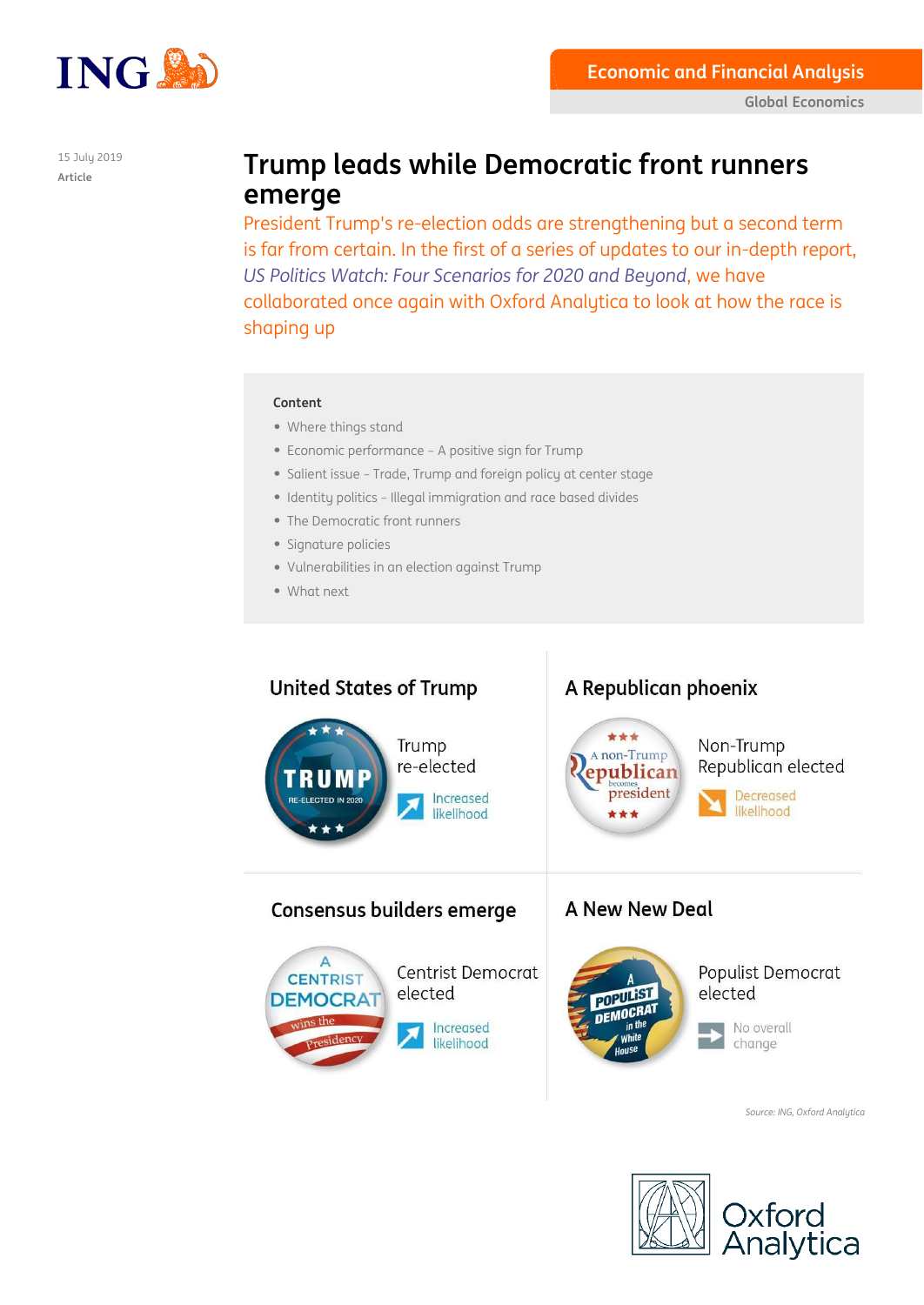Biden is still the Democratic front runner but his lead has significantly narrowed

The US economy has performed well despite trade tensions and Trump appears set to be the Republican nominee

# Where things stand

Former Vice President Joe Biden remains the early front runner in the Democratic Party primary, though his lead has significantly narrowed following the first Democratic Party debates, where both Elizabeth Warren and Kamala Harris were seen as performing well. Both have since improved in the polls, and are now competing with Bernie Sanders for second position. With only 9 candidates polling at 2% or more in national polls during June, a failure by smaller candidates to increase their support in July may see the number of candidates reduced.

The US economy has continued to perform well despite increased trade tensions, with the stock market up around 4% since early April, increasing President Trump's odds of re-election. The Federal Reserve is indicating it will be cutting interest rates, but this is characterised as an "insurance policy" to cushion against possible future shocks. Officials continue to talk of "solid" activity, which was underlined by June's rebound in job creation. After officially launching his reelection campaign, President Trump appears set to be the Republican party nominee, as the risk of impeachment or a serious primary challenge has significantly diminished.

## Impacts on each scenario

# **United States of Trump**



President Trump's approval rating has remained relatively stable around 42%, with a majority of Americans now expecting him to be re-elected in 2020. This view. along with the continuation of relatively positive economic conditions, has strengthened his chances for re-election.

Although the continuation of trade tensions with China and the sharp increase in risk of a military conflict with Iran remain concerns. the potential for some form of agreement to be reached still exists, further assisting this scenario.

# A Republican phoenix



Non-Trump

Republican

elected

Decreased

likelihood

As outlined in the April report, this scenario is reliant on President Trump not running for re-election, a prospect that has significantly diminished.

Following the release of the Mueller report, which did not make a judgement on obstruction of justice. President Trump launched his re-election campaign in Florida in June. Given the poor performance of former Massachusetts governor Bill Weld, and no other declared candidates, it is increasingly unlikely that President Trump will not be the Republican nominee for President.

# Consensus builders emerge



The emergence of Joe Biden as the frontrunner in the Democratic primary, the strong performance of Kamala Harris and the increased likelihood of President Trump standing as the Republican nominee have strengthened the odds of this scenario.

While positive economic figures mean the likelihood of this scenario has increased less than that for Trump re-elected, the continued focus of the electorate on Trump as the key issue indicates that this scenario is more likely than either A Republican Phoenix or A New New Deal.

# A New New Deal



**Populist** Democrat elected



Three candidates which can be considered Populist (Sanders, Warren and Buttigieg) are polling within the top 5 of Democratic presidential nominees, giving this wing of the party momentum and press attention to make the campaign issues focused and on widespread change.

However, the positive performance of the US economy continues to be a mitigant, leading to its classification of no change since the assessment in April. As its primary drivers have not been activated.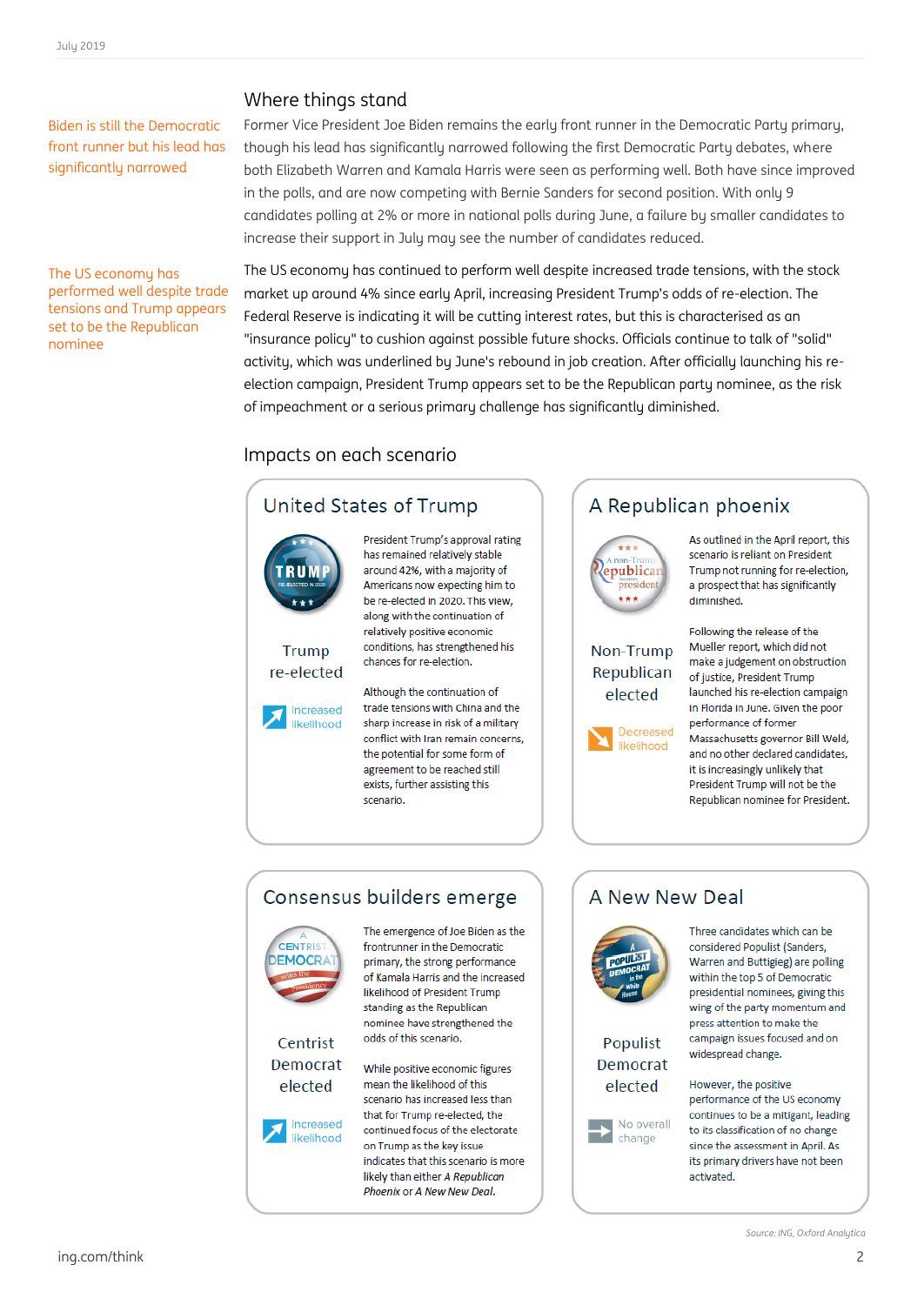## Scenario drivers



*Source: ING, Oxford Analytica*

# Economic performance – A positive sign for Trump

After posting robust growth of 3.1% annualized in the first quarter, the US outlook is now looking less positive. Recent data suggests the economy is more vulnerable to the negative US-China trade headlines than it was in the second half of 2018. Manufacturing is bearing the brunt, although there has been some softening in recent service sector surveys too. The Federal Reserve kept interest rates steady at its June meeting, but is now clearly signalling a precautionary "insurance" 25bp interest rate cut on 31 July even though officials retain a positive outlook on the economy outlook.

Trade tensions are the key risk for the economy. Prolonged uncertainty regarding trade policy runs the risk that firms sit on their hands, which implies a slowdown in investment and hiring that could lead to lower consumer spending and broader economic weakness. The Trump-Xi meeting on the sidelines of the G20 summit has led to a restarting of talks although neither side seems willing to offer major concessions at this stage. As such, we could see a reescalation of tensions with additional tit-for-tat tariff hikes. We suspect that only after both sides experience the increasingly negative effect of the trade war will they be prepared to make concessions and finally strike a deal. As discussed in the April release, such a deal would be an undoubted boost to Trump and to global trade.

This suggests that the economic backdrop may start to become less supportive for President Trump's re-election. Indeed in three key swing states, Ohio, Michigan and Pennsylvania, the unemployment rate remains above the national average, indicating weaker economies in areas critical to a Trump re-election bid. Given the US economic position is currently one of a growth slowdown rather than a full blown recession, this appears more supportive of a centrist Democrat rather than triggering the Populist Democrat scenario, which is reliant on a more negative economic outlook.

However, President Trump will be well aware that pushing too hard for too long on trade risks a weaker economy and plunging asset markets, which would undoubtedly hurt his re-election chances. As such we would expect him to strike a "deal" around the turn of the year even if it doesn't meet all of his demands. Such an outcome would be cheered by markets and provide a positive boost for economic sentiment with Trump likely claiming it as a personal victory that supports his case for the Presidency.

The US outlook is less positive and the Fed is signaling a precautionary rate cut in July

Trade tensions are the key risk, possibly hitting investment, hiring and consumer spending

The economic backdrop may become less supportive for Trump's re-election

### But we expect a trade deal around the turn of the year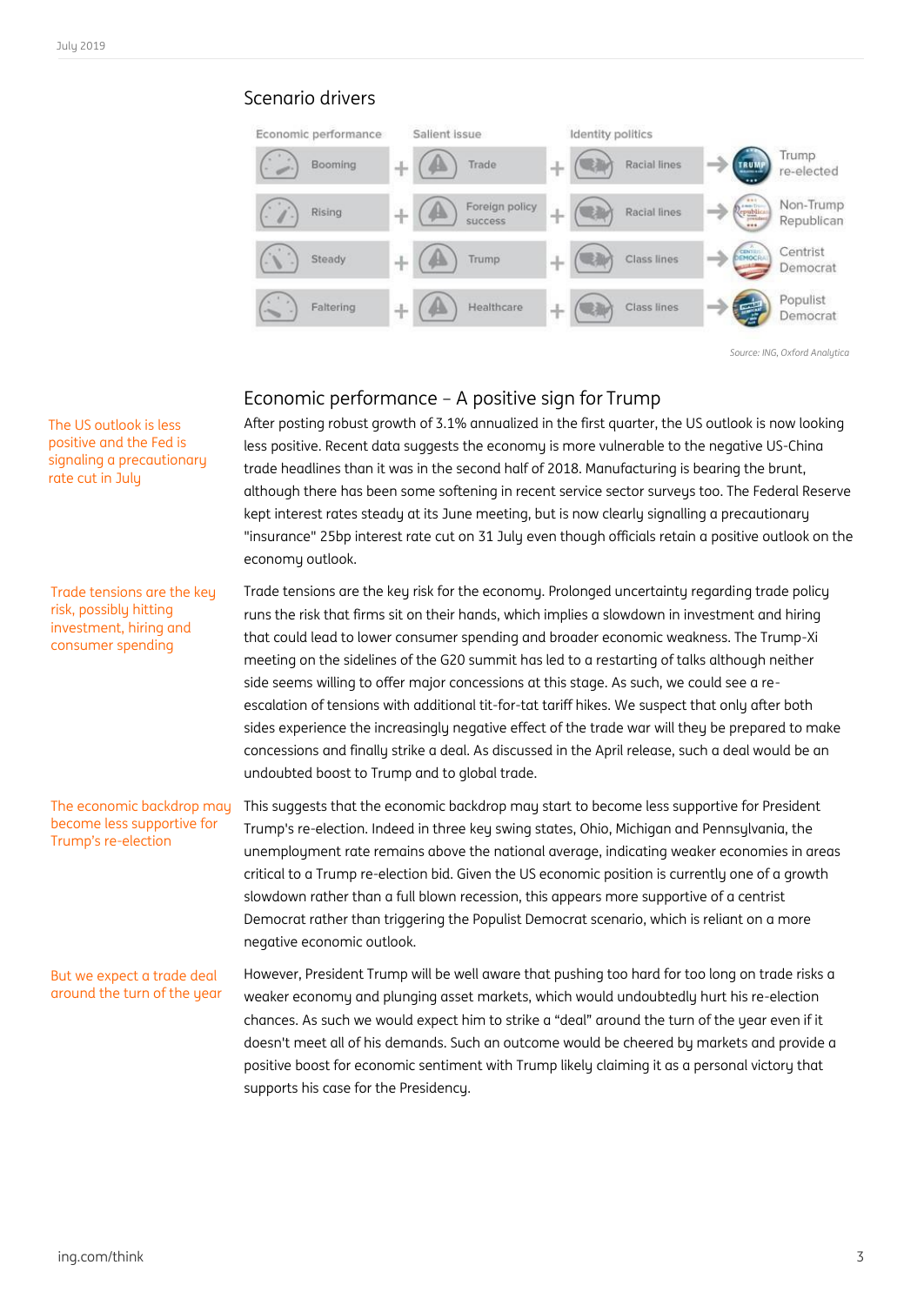### Foreign trade and Trump's handling of overseas disputes are current salient issues and strengthen the Trump re-elected and Centrist Democrat scenarios

Conflict with China will remain in a state of sporadic escalation

The dispute with Iran has ignited criticism of Trump and tensions will likely remain high

### The threat to impose tariffs on Mexico has kept immigration in the spotlight

Race-based issues will likely remain the primary fault line

# Salient issue – Trade, Trump and foreign policy at center stage

Foreign trade and President Trump's handling of foreign disputes, particularly vis-à-vis Iran, are the current salient political issues, strengthening primarily the Trump re-elected and Centrist Democrat scenarios, as both Trump himself, and his foreign policy receive constant coverage. The ongoing trade conflict with China continues to impact the market and US businesses and has become the flagship foreign policy of Trump's administration. While a deal is not currently within sight, the use of Huawei as leverage to gain concessions from Beijing later in 2019 would strengthen the likelihood of a Trump re-election scenario.

Prior to a deal being agreed, the trade conflict with China is likely to remain in its current pattern of sporadic escalation. It is likely to thus slightly fall out of view over the coming weeks, as the shock of the most recent escalation wears off, allowing another issue, potentially the handling of migration into the United States, to become a more poignantissue, weakening both Democratic scenarios.

Conversely, the ongoing dispute with Iran, which originated from attacks on international oil tankers in the Strait of Hormuz and escalated to the downing of an unmanned American drone, has ignited criticism of Trump's handling of foreign policy and made his temperament a key talking point. Anything but a swift and peaceful de-escalation of that conflict in the coming weeks is likely to strengthen both the Centrist and Populist Democrat scenarios due to increased concerns over Trump's response and his seemingly unpredictable foreign policy.

The new batch of US sanctions against Iran however, which directly target senior individuals including Supreme Leader Ayatollah Ali Khamenei, has likely ended the possibility of a diplomatic de-escalation of hostilities. Tensions with Iran are thus set to remain high over the coming months, and will continue to be a focal point of critiques of the Trump administration.

# Identity politics – Illegal immigration and race based divides

Discussions around identity politics remain based around racial issues, such as illegal immigration, strengthening the odds of the Trump re-elected scenario. The declaration of an emergency on the US border with Mexico, and the threat to impose tariffs on Mexico if it did not improve border security, has kept immigration -- and with it racial based politics -- a more prominent issue than socio-economic divides. Race has also begun to impact the Democratic presidential primary where comments made by former Vice President Joe Biden on his ability to work across the aisle in Congress with noted segregationists in the 1970s drew criticism from his fellow candidates, helping to shed further light on liberal issues such as reparations.

With the economy set to continue on its positive trend in the medium term, socio-economic divides will continue to be of secondary importance as a driver of identity politics, while race based issues, in particular illegal immigration, will likely remain the primary fault line. The uncertainty surrounding the competing border appropriations bills in Congress and the threat of a Presidential veto will continue to heighten the importance of this issue in July and potentially into the fall if only a temporary funding solution is reached.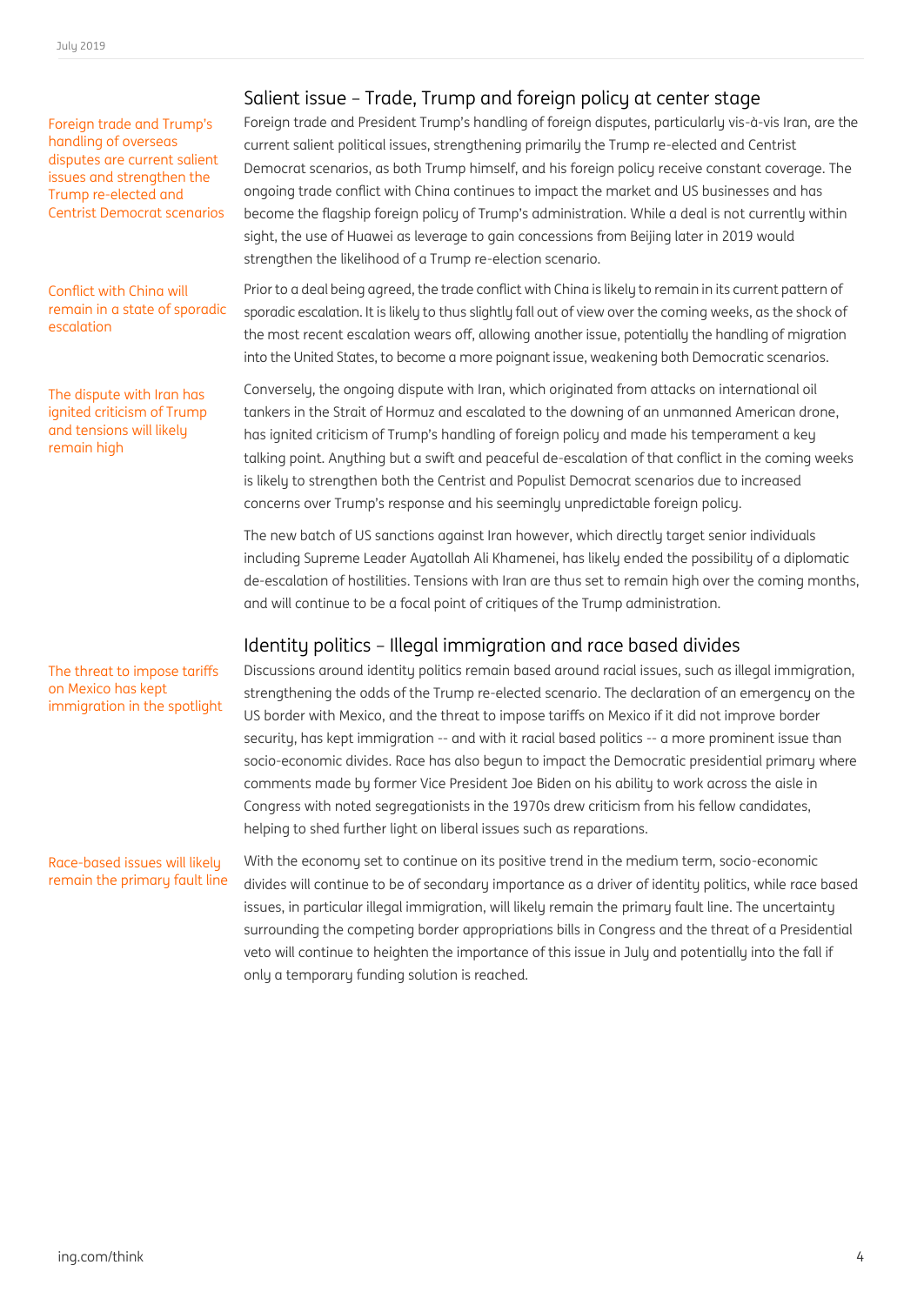Another candidate could yet have a breakout moment

## The Democratic front runners

While it is still early days in the Democratic primary, and plenty of time remains for another candidate to have a breakout moment, a group of competitive candidates has started to emerge.

## Top 5 Democratic Party nominees



*Source: ING, Oxford Analytica*

### Biden still leads nationally but Warren and Harris have been performing well

Former Vice President Joe Biden continues to lead nationally, but this has dwindled following the first Democratic debates, where both Senators Elizabeth Warren and Kamala Harris performed well, and have seen subsequent boosts to their poll numbers. For now, Senator Bernie Sanders remains in second place in national polls, though he has failed to grow his support. Meanwhile, South Bend Indiana mayor Pete Buttigieg has managed to raise his profile and substantial financial sums, with his 24.8 million dollars the most of any candidate.



# Joe Biden ahead in the polls, but the money is on Kamala Harris

 $\blacksquare$  IPSOS July opinion poll (%)  $\blacksquare$  Implied Probability of victory from 11 Jul betting odds (%)

*Source: Paddy Power, ING calculations*

## Signature policies

## **Biden**

Biden has focused on foreign policy and bipartisanship

Former Vice President Joe Biden currently lacks a signature policy position, and instead has focused on two broader themes: foreign policy and a return to bipartisanship. Biden aims to use his experience in working across the aisle to govern, and his traditional view on foreign affairs to create the appearance of a safe pair of hands.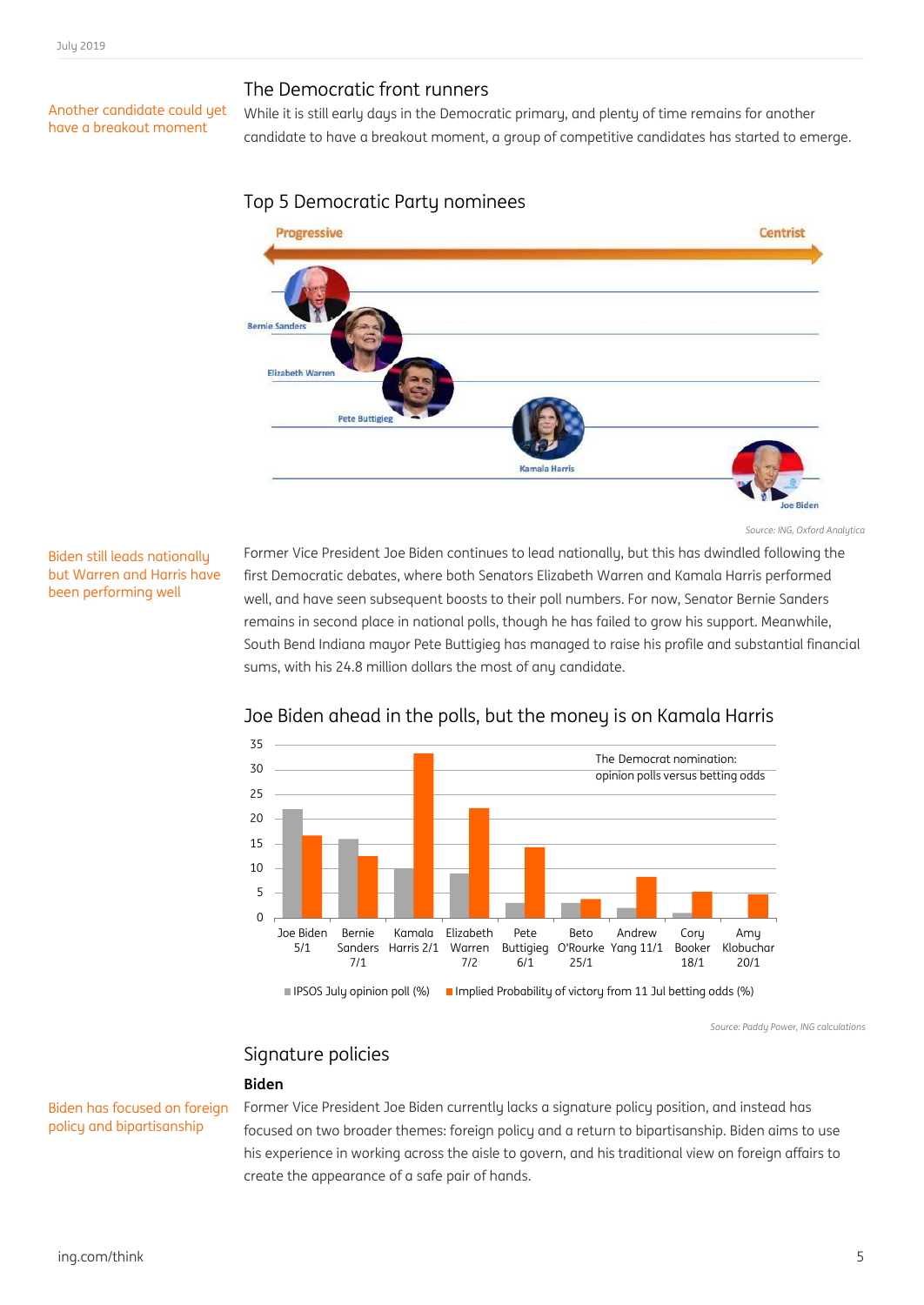Harris is in favor of more modest progressive proposals, except in the area of equal pay

Buttigieg supports Green New Deal and a national service program

Warren has detailed plans on many issues

Sanders is the most vocal supporter of Medicare for All

#### **Harris**

Harris, similar to Biden, is not strongly associated with many unique policies and has struck out a position generally in favor of some more modest progressive proposals. The most notable exception is in the area of equal pay, whereby Harris has promised to undertake an executive action to fine companies for the continuation of a wage gap between male and female employees and raising teacher salaries, a popular and important constituency.

## **Buttigieg**

Along with Warren and Sanders, Buttigieg is a supporter of many progressive policies including agendas such as the Green New Deal. His signature policy is a national service program for young adults, in order to foster greater social cohesion within American society, and ideas to remake the Supreme Court.

## **Warren**

Warren has been the most active candidate in outlining policy positions, with her campaign already detailing plans on universal child care, defense procurement, reproductive rights protection and antitrust against technology firms. Her signature position however is her plan to introduce a wealth tax against Americans earning more than 50 million dollars per year.

## **Sanders**

Sanders' campaign is highly progressive, with key issues promoting many long held liberal policy objectives. While not alone in championing Medicare for All, Sanders has been one of its most vocal supporters. Abolishing college tuition fees and a significant increase in the estate tax to encourage greater income distribution are also among his primary issues.

## Vulnerabilities in an election against Trump

### **Biden**

- Previous voting record in Congress which is out of line with current progressive policies
- Lack of clear policy proposals, return to the past, and his advanced age
- Apathy from liberal wing of the Democratic party may hamper grassroots efforts

### **Harris**

- A career trajectory, mirroring that of Barack Obama, could be used to convince voters of her inexperience
- Positions taken while a prosecutor are unpopular with some liberal voters
- Lack of major legislative achievements
- Will face obstacles as African-American and a woman

#### **Buttigieg**

- Will be treated dismissively due to young age and no national political experience
- Poor performance of South Bend, Indiana, in particular on issues of social equality and police brutality
- May struggle to attract socially conservative Democratic voters

#### **Warren**

- Overly left for the national electorate in a positive economy
- Increased attention on her personal background and identity scandal may tarnish her image and reputation
- May be portrayed as similar to Hillary Clinton and elitist, given her Harvard background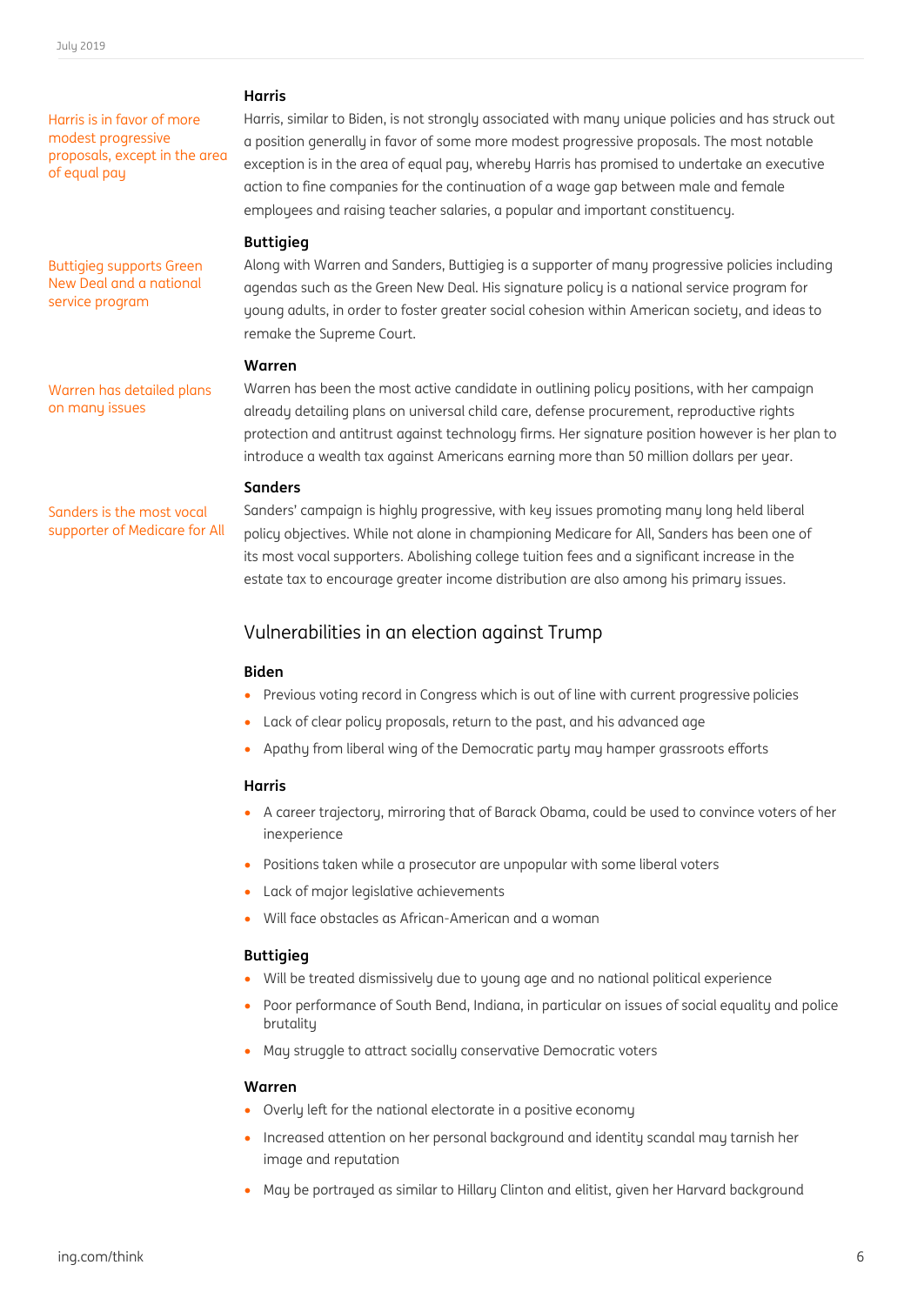## **Sanders**

- Painted as too far left for the electorate
- Advanced age could hurt him appealing to middle-aged voters. Polls poorly within his own age group
- Lack of large donors could negatively impact funding in a long election cycle

## What next

President Trump is set to remain in the strongest position over the coming months, as the economy looks likely to continue posting positive results during the summer. While a trade agreement with China, or a significant international agreement with Iran or North Korea remains a long way off, the continued focus on trade and foreign policy will only serve to strengthen his chances of re-election. The likelihood of another Republican running for President will continue to fall, with the Republican Phoenix scenario significantly handicapped.

For the Democratic candidates, the initial fracturing between tiers of candidates will continue and solidify. With the rules to make the debate stage for the third Democratic debates in mid-September more stringent than those for the first two in June and July, the field of Democratic candidates is expected to narrow by the end of the summer, as more struggle to get national coverage. This will further escalate the grouping of the field into Tier-1 and Tier-2 candidates, allowing policy divisions between those in the top tier to grow in importance. By the autumn, differences on key policy issues will be far clearer for the main group of candidates.

*This update follows our in-depth report US Politics Watch[: Four Scenarios for 2020 and Beyond](https://think.ing.com/uploads/reports/US_Election_AprilRBfinal_3.pdf) published in April 2019, examining the potential electoral outcomes and the political, economic and market implications of each scenario.*

#### Mark Cliffe

Chief Economist, ING +44 20 7767 6283 [mark.cliffe@ing.com](mailto:mark.cliffe@ing.com)

#### James Knightley

Chief International Economist, ING +44 20 7767 6614

[james.knightley@ing.com](mailto:james.knightley@ing.com)

#### Amalia Khachatryan

Deputy Director of Advisory, Oxford Analytica +44 1865 261 600 [akhachatryan@oxford-analytica.com](mailto:akhachatryan@oxford-analytica.com)

#### Evan Karr

Senior Associate of Advisory, Oxford Analytica +44 1865 261 600 [ekarr@oxford-analytica.com](mailto:ekarr@oxford-analytica.com)

Trump is set to remain in the strongest position, with the focus on trade and foreign policy boosting his odds of re-election

The field of Democratic candidates is set to narrow by the end of summer